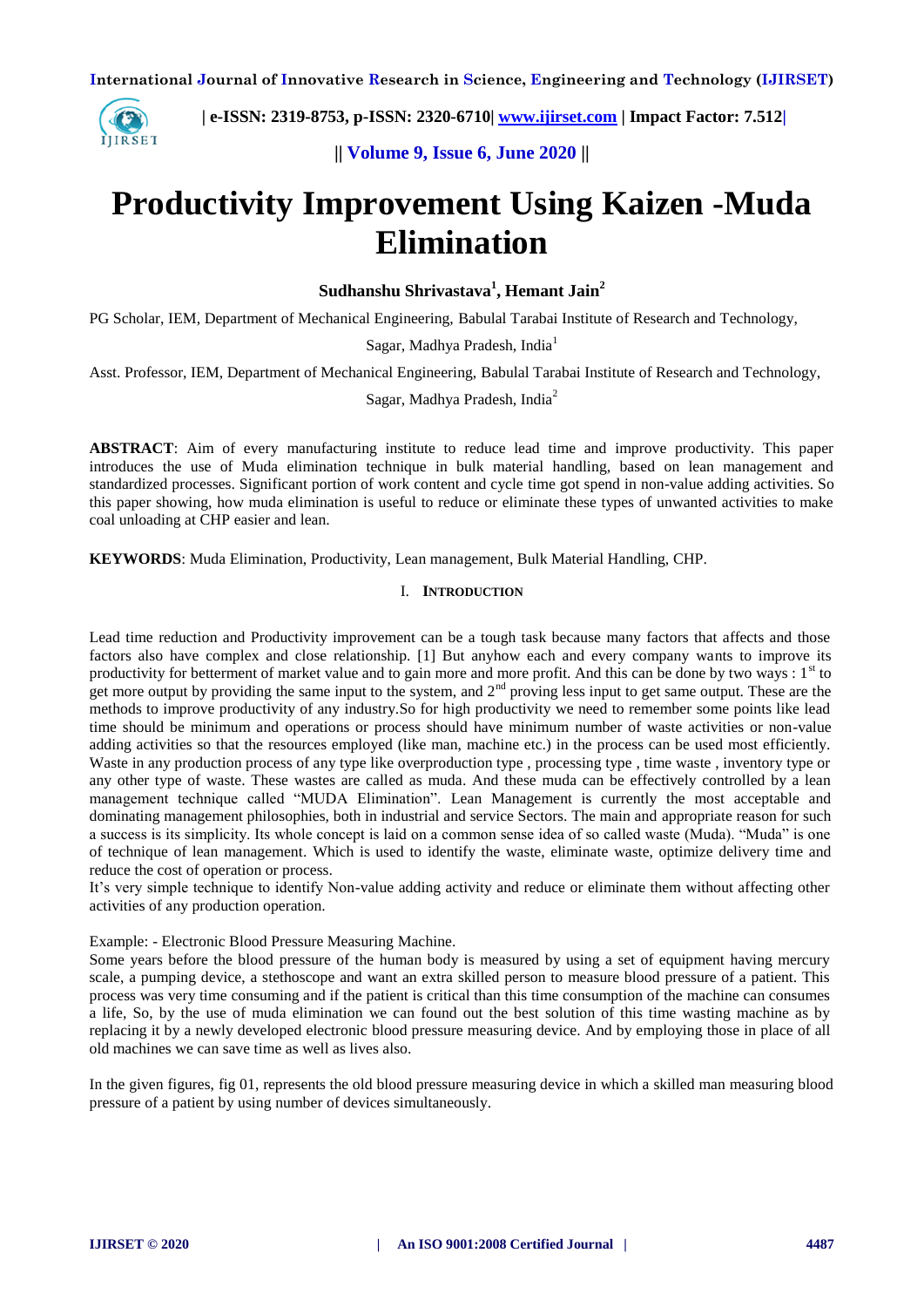

 **| e-ISSN: 2319-8753, p-ISSN: 2320-6710| [www.ijirset.com](http://www.ijirset.com/) | Impact Factor: 7.512|**

**|| Volume 9, Issue 6, June 2020 ||** 



Figure .01 BeforeMuda Elimination

In the second figure, fig 02, a simple device is there by which patient herself is measuring blood pressure by just a single machine by one press only.



Figure.02 AfterMuda Elimination

So, the example shows it clearly muda elimination method makes the process simple and easy to perform by introducing new invented technologies or devices and by eliminating various types of wastes.

#### **History of MUDA Elimination**

Production process or any type of operation is necessarily causes some wastes to occur.Muda means "Waste". Muda elimination implies an "on going" and systematic reduction or elimination of waste.[2]

The use of such waste removal to drive competitive advantage inside organizations was pioneered by Toyota's chief engineer, TaiichiOhno, and *sensei* Shigeo Shingo [3,4] and is oriented fundamentally to productivity rather than to quality. The reason for this is that improved productivity leads to leaner operations which help to expose further waste and quality problems in the system. Thus the systematic attack on waste is also a systematic assault on the factors underlying poor quality and fundamental management problems [5].

In an internal manufacturing context, there are three types of operation that are undertaken according to Monden[6].

These can be categorized into:

- (1) non-value adding (NVA);
- (2) necessary but non-value adding (NNVA); and
- (3) value-adding (VA).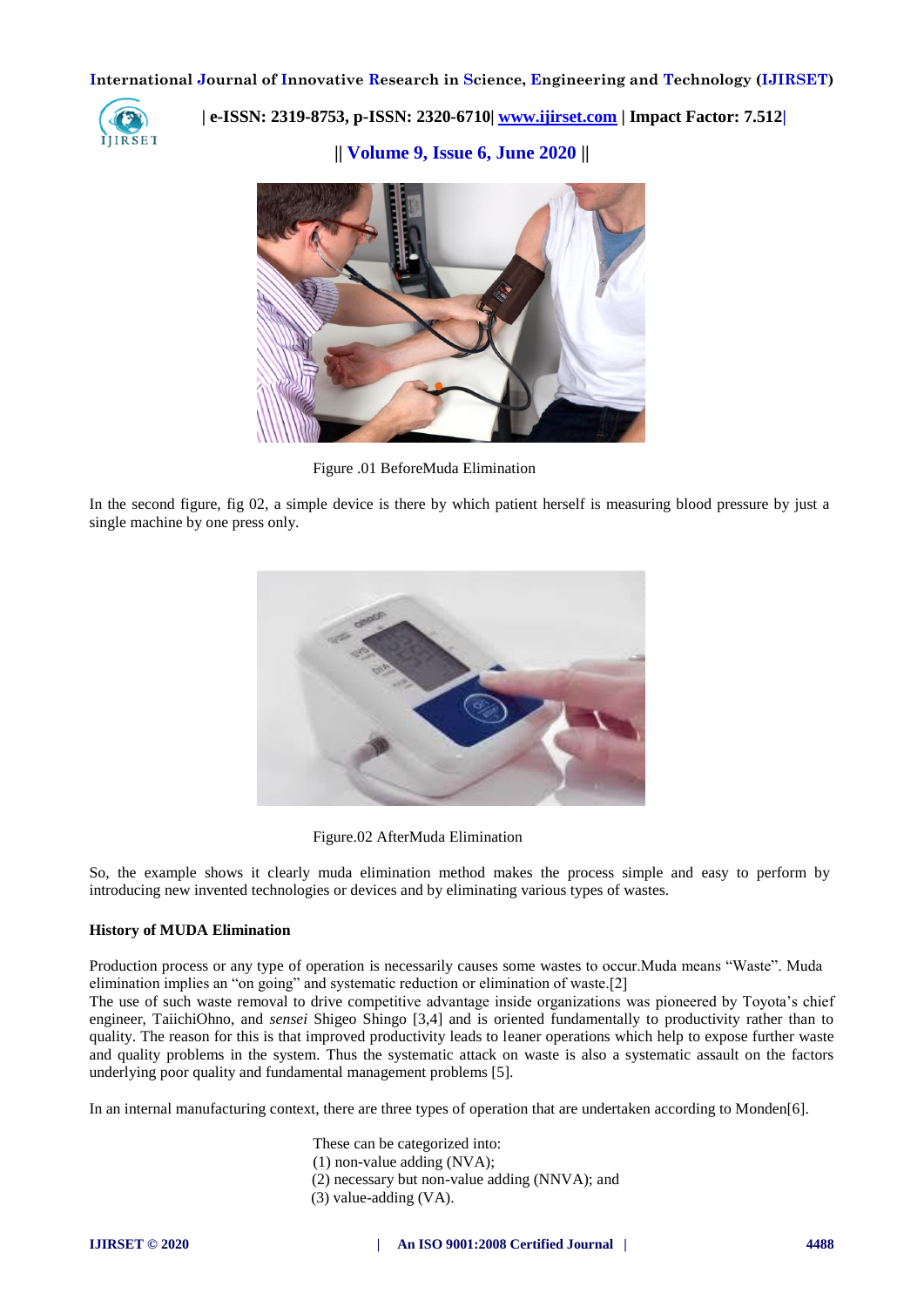

 **| e-ISSN: 2319-8753, p-ISSN: 2320-6710| [www.ijirset.com](http://www.ijirset.com/) | Impact Factor: 7.512|**

**|| Volume 9, Issue 6, June 2020 ||** 

Non value-adding operations are those which are unnecessary for end-customers. These contribute to waste, incur hidden costs, and should be eliminated.

Non value-adding, but necessary may be wasteful but arenecessary under the current operating procedures. These are usually harder to eliminate because while classified as non-value adding, they may still be necessary.

Value-adding operations involve the conversion or processing of raw materials or semi-finished products or finished products through the use of manual labour. This would involve activities such as: sub-assembly of parts, forging raw materials and painting body work.

There are seven commonly accepted wastes in the Toyota production system(TPS):

(1) overproduction; (2) waiting; (3) transport; (4) inappropriate processing; (5) unnecessary inventory; (6) unnecessary motion; (7) defects.

In systems such as the Toyota production system, it is the continuous and iterative analysis of system improvement using the seven wastes that resultsin a *kaizen-*style system. As such, the majority of improvements are of a small but incremental kind, as opposed to a radical or breakthrough type.[7]

**About the company:** Sterlite Energy limited (SEL) is a part of vedanta resources Plc,a London listed FTSE 100 diversified metal and mining major with Aluminum,copper, zinc and Iron ore operations in India, Australia, Zambia and a subsidiary of Vedanta group flagship company,Sterlite Industries (India) Limited.

Sterlite Energy Limited was established to develop, construct and operate power plant also. For this SEL has set up a 4×600 MW coal based thermal power plant at JharsugudaOdisha.

#### **Overall process and components of Thermal Power Plan:**

Process of this plant starts with coal. Coal from mines is transported to power station by means of railway wagons. This coal of non-uniform size is crushed to fine particles so that air is able to transport it. This coal than come to furnace and fired inside it. Temperature inside the furnace reached to approx. 1300°c. The boiler is water tube boiler so the flue gasses transfer heat to water inside the tubes at different locations to different instruments. In this process the water starts converting to steam and also gain high temperature and pressure. This steam passed through high, medium and low pressure turbines subsequently. This mechanical energy of turbines is converted to electrical energy and supplied to the consumers.

In this way, the chemical energy of coal is converted to mechanical and then electrical energy supplied for further use. Below is the list of equipment used in a thermal power plant.

| Coal Preparation (Dryers,<br>Magnetic separators, conveyer<br>devices etc.) |
|-----------------------------------------------------------------------------|
| Air Preheater                                                               |
| Economizer                                                                  |
| Reheater                                                                    |
| Steam turbines                                                              |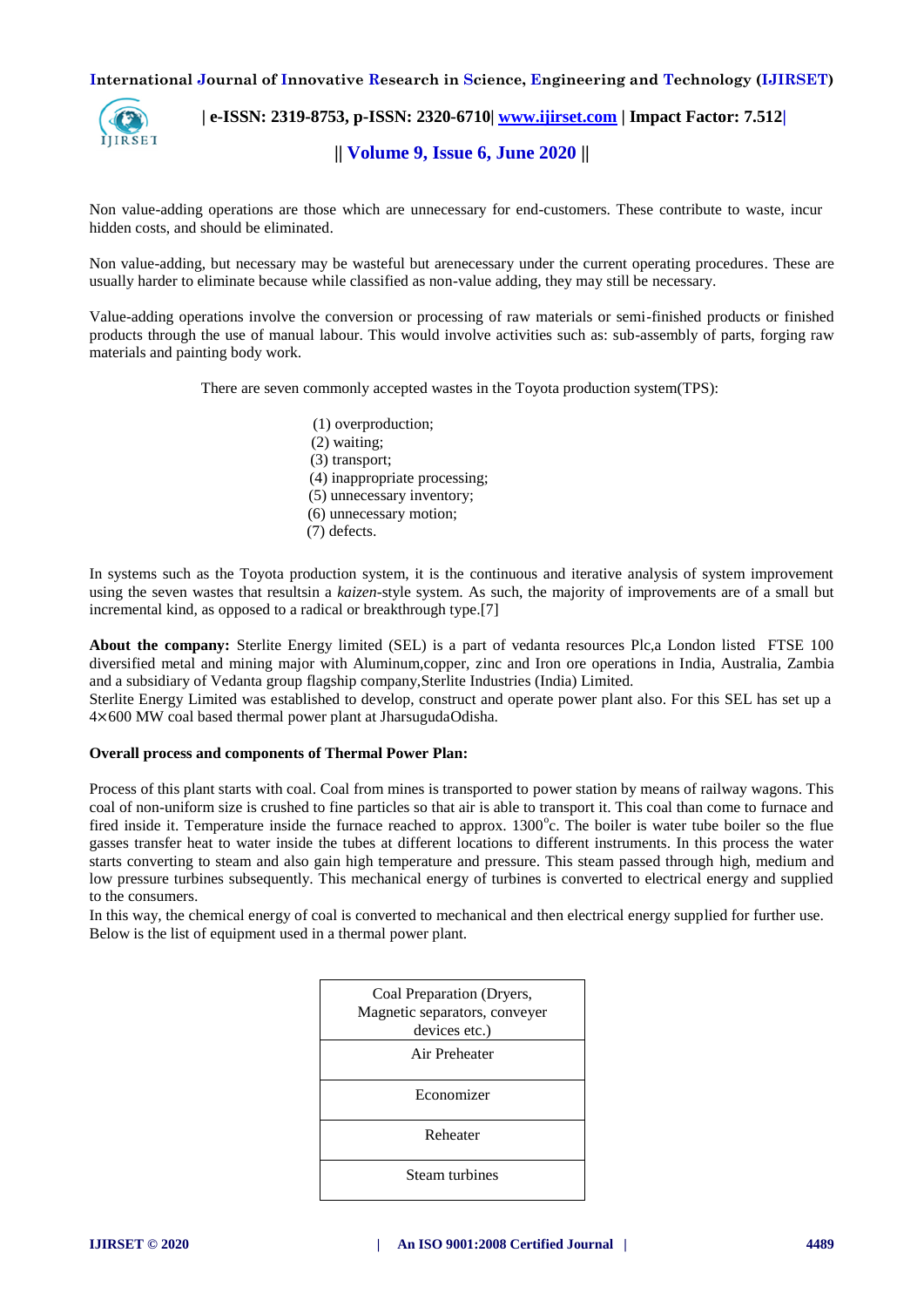

# **| e-ISSN: 2319-8753, p-ISSN: 2320-6710| [www.ijirset.com](http://www.ijirset.com/) | Impact Factor: 7.512|**



# **|| Volume 9, Issue 6, June 2020 ||**

#### **Coal Handling Plant (CHP)**

Our Study only concerns with coal handling in thermal power plant so that it is necessary to discuss coal handling in detailed view. Coal received from mines prepared to burn in CHP and then after burning in furnace flue gasses pass through water tubes in a sequence of evaporator, final super heater, platen super heater, low temperature super heater, Reheater, Economizer, Air preheater, draught system and to atmosphere from chimney. In this way the flue gas cycle perform its work and heat the water at different stages in a power plant and remaining burned coal send to ash handling plant for treatment.

This diagram shows different cycles in a thermal power plant.

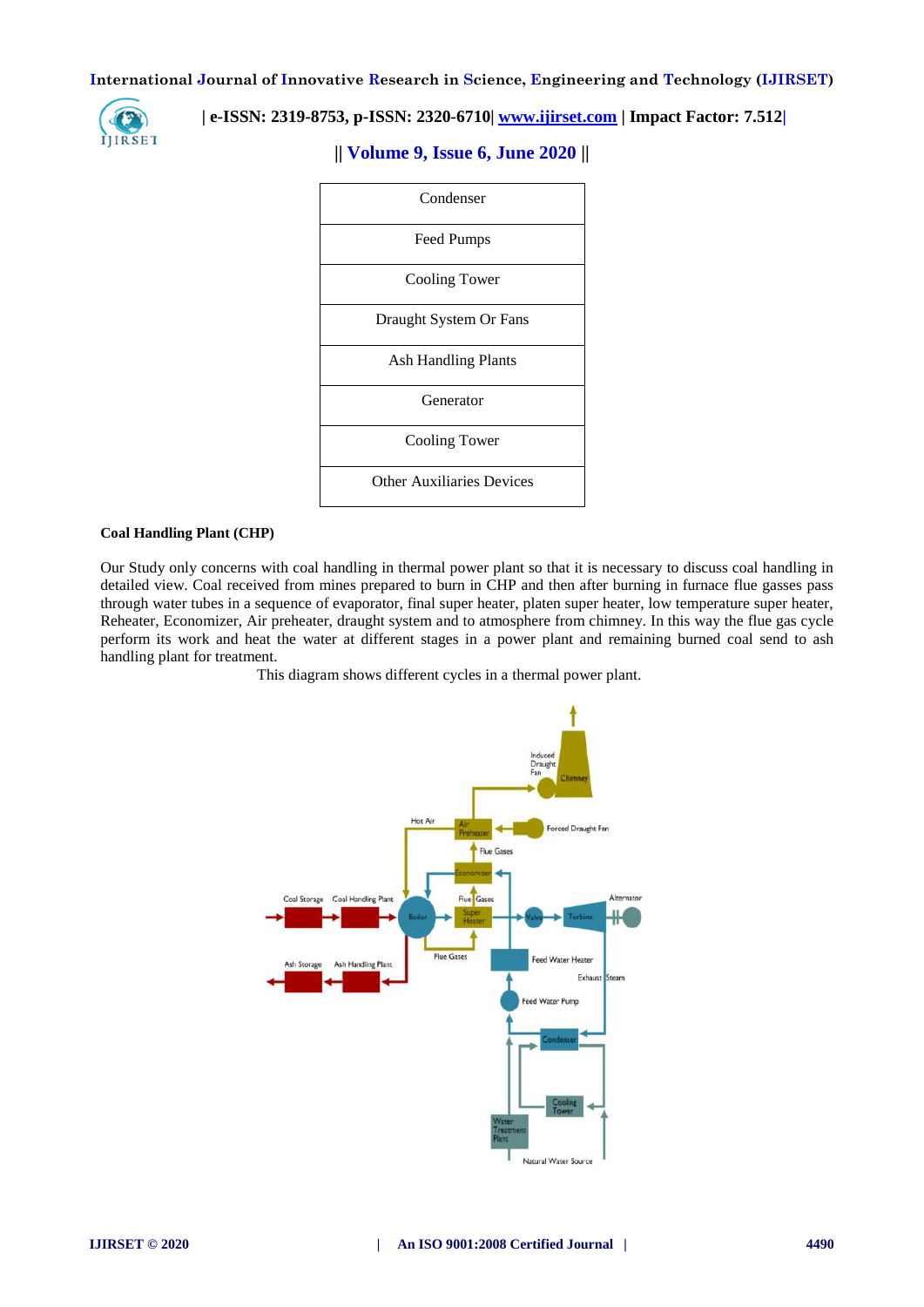

#### **| e-ISSN: 2319-8753, p-ISSN: 2320-6710| [www.ijirset.com](http://www.ijirset.com/) | Impact Factor: 7.512|**

# **|| Volume 9, Issue 6, June 2020 ||**

CHP has number of task to perform. These tasks are as follows:

- 1. Dealing with Coal venders
- 2. Maintain Proper arrangement of coal transport and maintain its continuity.
- 3. Unloading of coal from transport vehicles.
- 4. Collect and store coal at perfect storage space.
- 5. Convey this coal to crusher continuously in enough amounts.
- 6. Pulverization of coal.
- 7. Sending of pulverized coal to the furnace by the use of primary air through nozzles.

#### II. **LITERATURE REVIEW**

A study is conducted in Larsen and Toubro company that produces switch gear panels in 2020. This study carried out at maintenance department. Researcher implemented Muda concept on the hand pallet trucks which comes to maintenance at maintenance department. These trucks are used to movement of the material inside L&T plant. After maintenance a problem arises every time that which pallet belongs to which department of the company. Due to this lot of time is waste in identifying the perfect department of a HPT. In his study after implementing MUDA concept researcher identified the time waste muda in this maintenance department. After the analysis of this waste they suggest that color coding of each HTP as per different departments having pallets inside L&T plant. The different department have different color to identify their hand pallet truck due to this time is saved and work is done efficiently By following this L&T Company has made the project on color coding of hand pallet truck in order for easy handling, care and rules have been implemented. As the L&T company is multinational there is lot of work more than 50 pallet are been use. As various department usesthe pallet for different purpose. [8]

HardeepChahal and FayzaChowdary said in their study, the hospitals can improve its level of sustainability-economical, social and ecological by the use of mixed method approach for muda/waste identification, measurement and suggestions for controlling muda/waste in the hospital. They performed their study on a hospital "Achyara Sri Chander College of Medical Sciences (ASCOMS)" this is a private hospital, opened in the year 1994 in Jammu city. They used this quantitative approach for measuring the patients' perception towards kaizen muda/waste and organisational sustainability while qualitative approach used for gathering patients view points for controlling these wastes. The results revealed five types of mudas/waste namely, overproduction waste, defects, transportation waste, waiting time waste and motion waste present in the hospital environment. After discussion with patient they suggest some solutions to the hospital to minimize these wastes. Like this they attempt to identify, measure and analyse the organisational waste and sustainability concepts in a hospital using qualitative approach.By this they also provide a platform for further research to be conducted at a larger, both cross sectional and longitudinal studies for the development and validation of the muda/waste identification and organisational sustainability scale for healthcare sector.[9]

#### III. **PROBLEM**

The main aim of Each and Every organization to work continuously to find and remove the unwanted or non-value adding activity from their working process to complete the process or operation on time. This reduces waste and also increases productivity of the organization. Like this

I found an operation performed by CHP in above texted company that is, Unloading of coal from transport vehicles which is responsible for loss of some revenue byusing railway track more time to unload coal from rail wagon rack and also in terms of unused labor. In its unloading process company uses wagon tippler technique to unload the rack.In which each wagon box of the rack unclamped from the rack and fitted to the tippler to tilt it at the required angle. After the box get tilt at the required preset angle the coal inside the box dumped to the mesh and if some coal remains inside the box (due to wetness) is being unloaded by labor. When all the coal from the box gets empty to the grid, labor broke that to perfect size to pass coal from the squaremesh of 250mm\*250mm to the underground inventory and conveyor area. Parallellybox of the rack moved tothe previous situation and fitted to the rail rack again, like this the rack moved forward and the next box come to unload. Same process continues till the whole rack to get unload. In this process each time the every wagon unclamped from the rack and again fitted to the rack and rack unloading depends on quality

of coal also because some parts of it is pulled and break by labors. Soit take more time to unload the whole rack that'swhy it costs to company to use of railway rack more than of given time.on the other hand when the movement of the box of coal from unclamping from rack and after unloading to the re-clamping to the rack, labor is free from work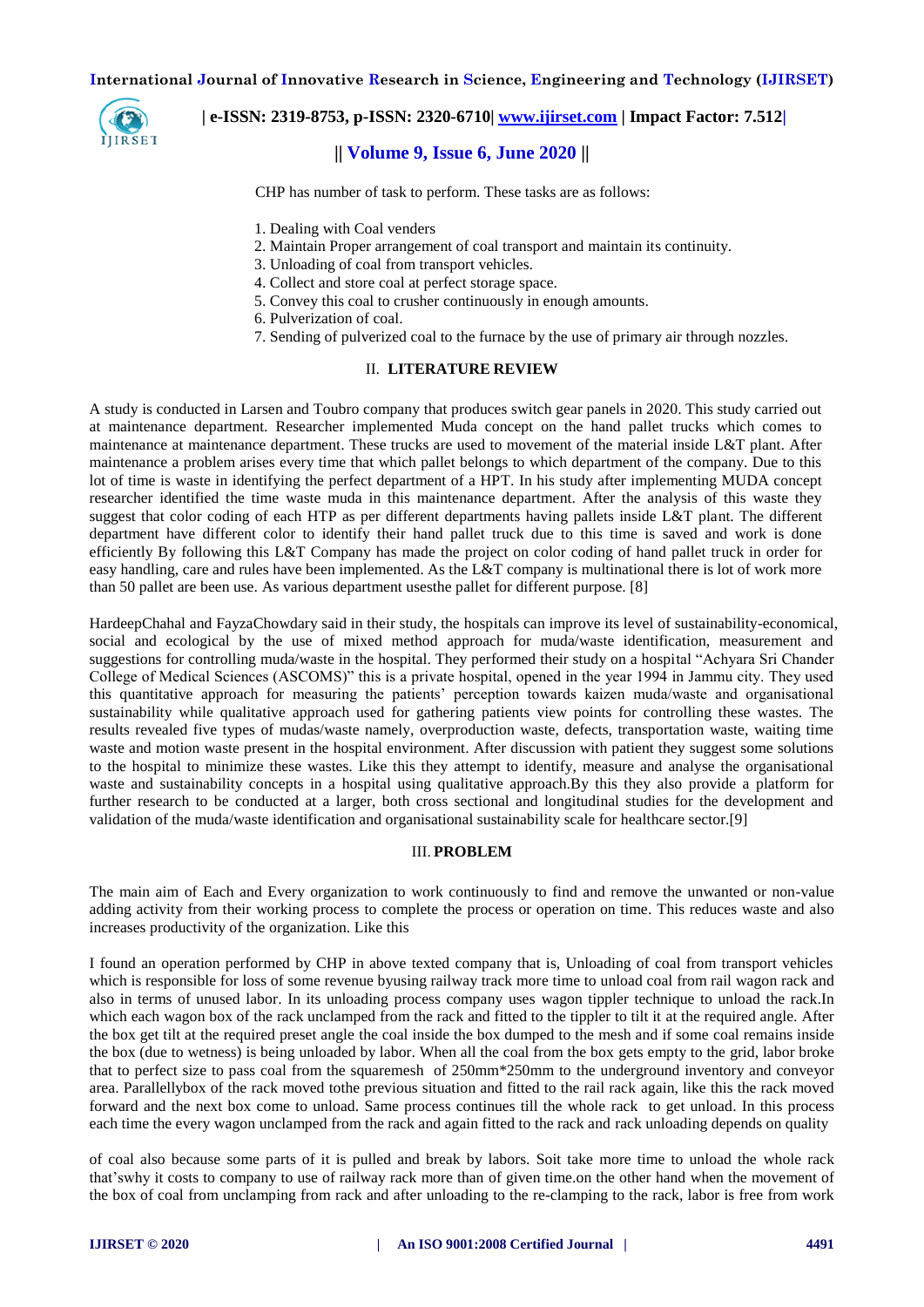

# **| e-ISSN: 2319-8753, p-ISSN: 2320-6710| [www.ijirset.com](http://www.ijirset.com/) | Impact Factor: 7.512|**

# **|| Volume 9, Issue 6, June 2020 ||**

and company is not able to use this man power in this period. So we have the problem to how to minimize this unloading time and use labor perfectly so that loss of revenue can be optimize.



Figure .03 Wagon Tippler

#### IV.**RSEARCH METHODOLOGY**

The methodology used for this study is based on lean management approach. After analyzing the problem we got the point and can say that, The reason for delay in unloading process can be wastes or non-value adding activities. So we try to adopt muda elimination technique to identify different muda in this process. And by this we identified various muda like motion muda, waiting muda, time muda and transport muda mainly affecting this process and make it more time taking as compared to the other available techniques available to unload bulk material in current world. That's why we are suggesting to use track hopper technique in place of wagon tippler to eliminate these muda. The benefit of using track hopper in place of wagon tippler can be that, the non-value adding activities would get eliminate and the time taken by CHP to unload a rack of coal can be reduced significantly.With the use of it the workers will enjoy the work by perform the same thing in less time. As the other issue of proper use of labor can also be improved so the productivity of coal handling plant can be increased, Which will also increase the overall productivity of the power plant.

In case the process plants are located nearer to the mines or to the port and dedicated rail tracks are available between the plant and mine / port, it would be certainly preferable to adopt the track hopper system with dedicated wagons and loco.[10]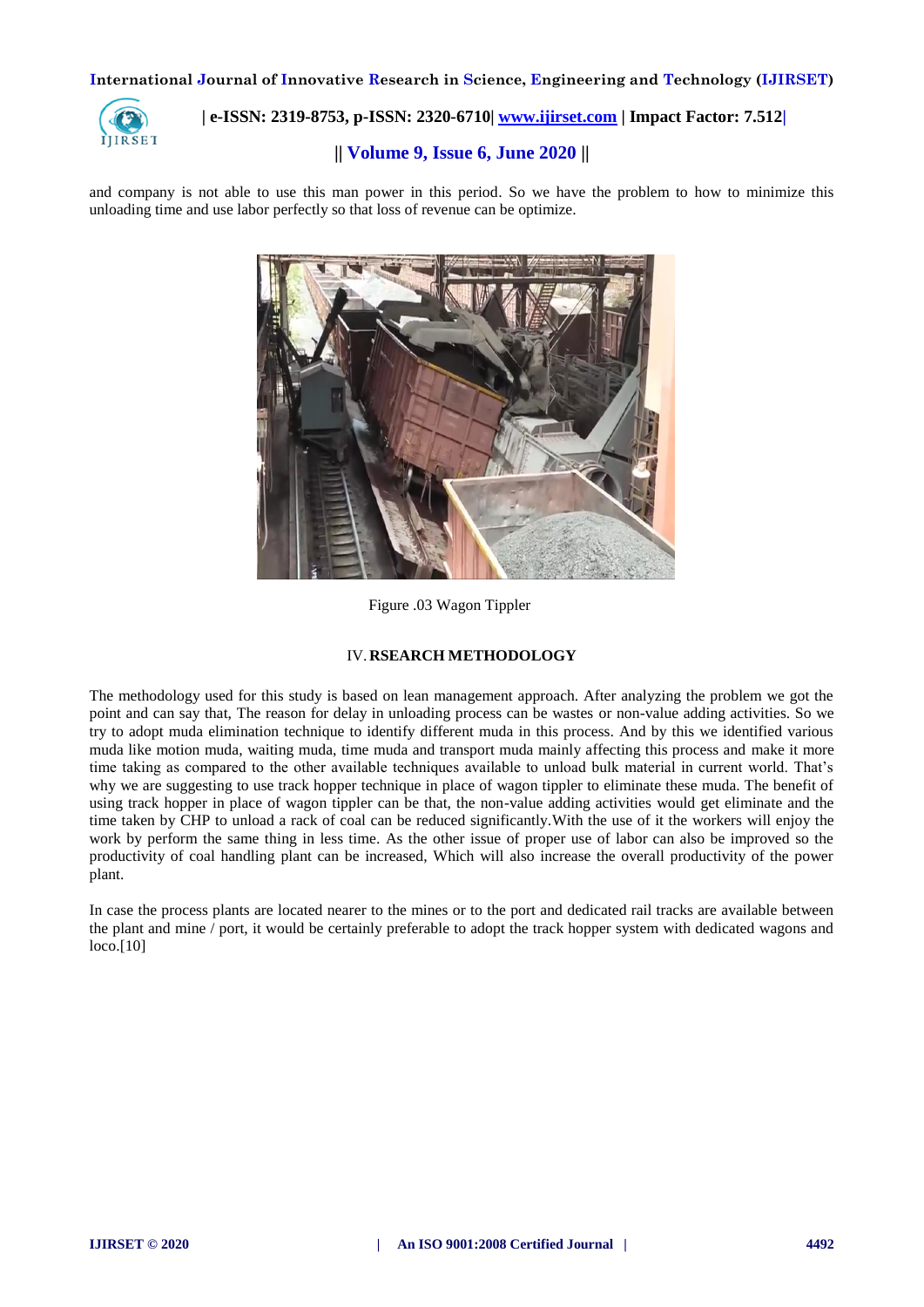

 **| e-ISSN: 2319-8753, p-ISSN: 2320-6710| [www.ijirset.com](http://www.ijirset.com/) | Impact Factor: 7.512|**

**|| Volume 9, Issue 6, June 2020 ||** 



Figure .04 Track Hopper opening



Figure .05 Square mash

#### V. **CONCLUSION**

On the basis of our study we can say that, the muda elimination technique is best to improve the productivity as well as to decrease the wastage. The implementation of the technique is simple and the effect of it on productivity is really attractive. We see that, the wastage percentage got reduced significantly by the use of this concept. By our case study, we can say that if the company is taking 100% to unload a rack of coal before applying this technique, so after implementing of it the time can be reduced to 50-60%. So with the help of muda elimination we can improve our working ability manifold and company's sustainability in the market as well.

#### **REFERENCES**

- [1] IngaleMahesh.Vishwanath, Sunil J Kadam ,PanditShamuvel.Vinod , Mulla M.L "Improvement of Productivity by New Approach-Lean Enterprise by MOST Way" , International Journal of Innovative Research in Science, Engineering and Technology, Vol. 3, Issue 6, June 2014.
- [2] Chapter 3 "PRODUCTIVITY IMPROVEMENT TECHNIQUES AND IT'S RELATIONSHIP WITH WORK STUDY" [{https://shodhganga.inflibnet.ac.in/bitstream/10603/13108/8/08\\_chapter%203.pdf}](https://shodhganga.inflibnet.ac.in/bitstream/10603/13108/8/08_chapter%203.pdf)
- [3] Japan Management Association, *Kanban: Just-in-Time at Toyota,* Productivity Press,Cambridge, MA, 1985.